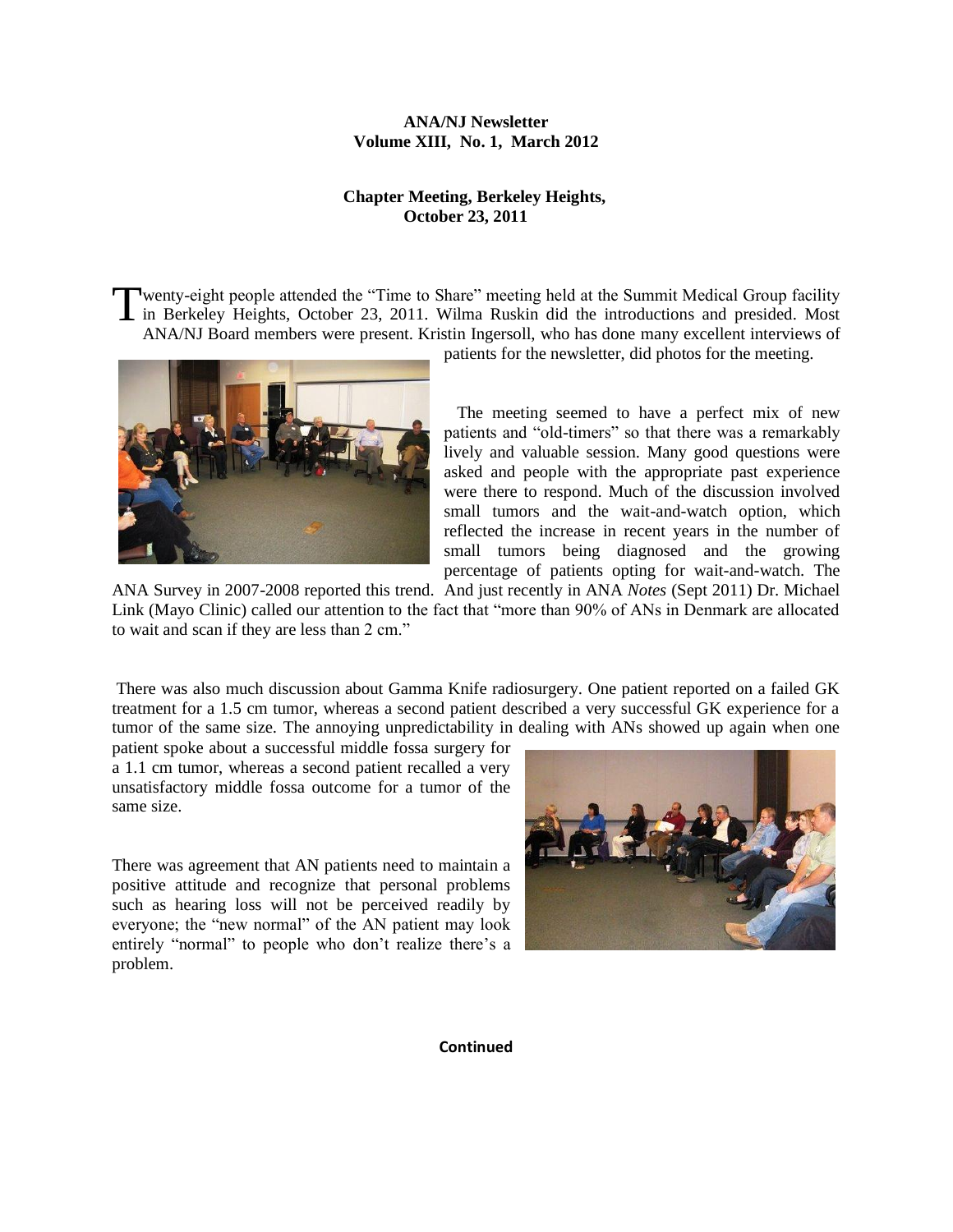## **Notices**

**●**The ANA/NJ Executive Board is still seeking new members. If you are interested in volunteering to serve on the Board, please contact Wilma Ruskin at 609-799-4442 or at [www.ananjinc@aol.com.](http://www.ananjinc@aol.com/)

●The only woman to lead the National Institutes of Health, Dr. Bernadine Healy (1944-2011) died August 4, 2011, after a 12-year battle with brain cancer. She spearheaded the Women's Health Initiative and the creation of the Institute for Nursing Research. As Donna Shalala, currently president of the University of Miami, has so correctly observed: "She was truly *sui generis* – one of a kind."

●Information about SoundBite, the bone conduction hearing system being designed to transmit sound via the teeth, is available at [www.sonitusmedical.com](http://www.sonitusmedical.com/) or call 650-838-0325.

●Hearing loop/ telecoil technology receives high praise for eliminating background noise for hearing aid wearers and people with cochlear implants. In the USA, it's beginning to be installed in stores, banks, museums, restaurants and other public places as well as for home TV and offices. A good place to check it out is the website of the Hearing Loss Association of America, [www.hearingloss.com.](http://www.hearingloss.com/)

●Thanks to Laura Barbaro for posting on Facebook to call our attention to CapTel, the free captioned telephone service for qualified New Jerseyans with hearing loss. With CapTel, as you listen to incoming calls you can read captions of the call on the small screen of your special phone. You can print out and save the captions for the call. For details, illustrations, brochure, go to [www.NJcaptel.com.](http://www.njcaptel.com/)

In Memory

## **Norman Wellen (1930-2011)**

A founder-member, "Norm" was instrumental in the creation of ANA/NJ. His thoughtfulness, dedication and infectious sense of humor helped us through many a difficult Board meeting. Our sincere condolences to his wife Jackie, and to all the family.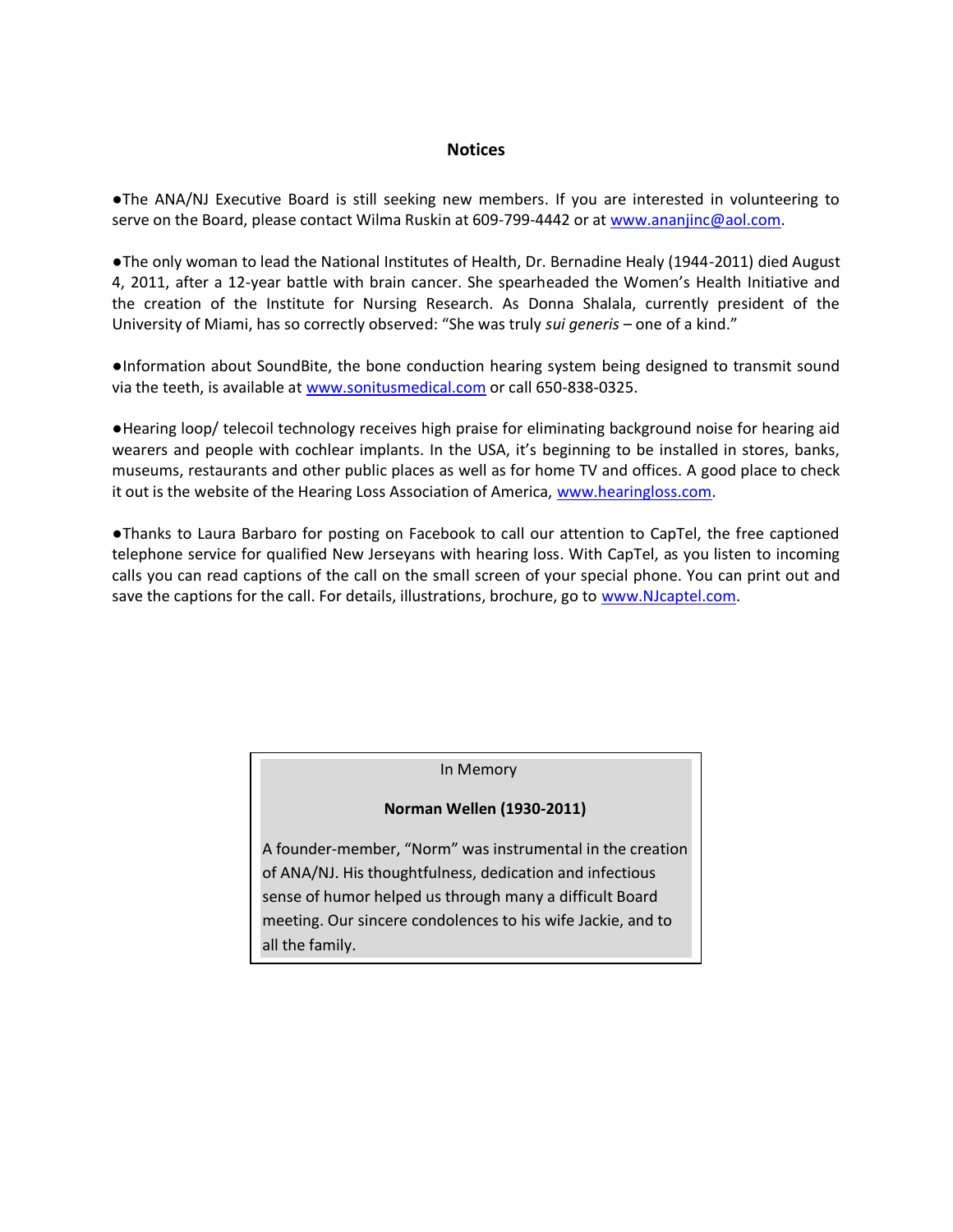#### **Jackey Weightman in the Spotlight**

(Note: Jackey Weightman is the Office Manager, Secretary and Newsletter Editor of BANA, the British Acoustic Neuroma Association. Her involvement with the organization grew out of her experience as the spouse of an AN patient. This is their story.)

I met my husband Alan in 1968 when I was 14 and he was 17 at a friend"s birthday party. We "courted" for a couple of years then became engaged on Christmas Day 1970. We were married in August 1972 and have two daughters. Tracey is the Financial Controller for Nintendo and lives with Sean about 90 miles from us. Mandy manages Bon Marché, a women"s clothing store. She, her husband Mark, and their two daughters, Kirsty and Hayleigh, live on the same island as us, about 9 miles away.

 Until undergoing surgery Alan was a builder/handyman by trade. He had his own company fitting windows, doing carpentry jobs, tiling, decorating, fitting kitchens and bathrooms and installing central heating systems. He worked every available hour.

 While the children were small I ran a weekly Mother and Toddler group. Later I owned and ran a Playgroup for children aged 2-5. I kept the books for Alan, then gradually expanded and took on other clients which became a successful bookkeeping business.

In 1995 my mum died from cancer. My dad was disabled and after losing mum was very despondent.



Our girls had left home so Alan and I decided to sell up and move in with my dad so we could look after him. We bought dad"s house and set about renovating it. Life was very settled until 2001 when my dad was diagnosed with terminal cancer. By the middle of 2002 dad was too ill to do much for himself so we started caring for him. It was about this time that Alan was diagnosed with an Acoustic Neuroma, about two years following his first symptoms of single sided hearing loss and tinnitus.

 Alan had initially visited his GP about tinnitus many years before diagnosis to be told there was nothing that could be done. He was later

prescribed tablets which made the symptoms much worse and had to be discontinued. In hindsight Alan realized he had also been gradually experiencing increasing imbalance, especially on ladders, but his brain had learned to compensate quite well. Alan was eventually referred to the local ENT hospital but it took several months to get an appointment and then several more before being given an MRI.

 The first ENT told us Alan had a benign brain cancer which could cause him to die on the table or end up in a wheelchair. Obviously there is no such thing as a benign brain cancer, but being very inexperienced we believed what we were told and lived with these fears for several weeks before seeing a neurosurgeon who explained things properly. Luckily he was unbiased about treatment options and gave us plenty of information about both Gamma Knife and Surgery. He put us in touch with BANA which was very helpful in giving information and support.

 Our neurosurgeon explained that surgery was the usual treatment but that Alan might be a candidate for Gamma Knife radiosurgery. He sent us away and told me to trawl the Internet to learn all I could about Gamma Knife. When we returned a couple of weeks later, Alan had decided that he wanted the Gamma Knife. Unfortunately the neurosurgeon then informed us that on closer inspection it appeared that Alan"s AN was 2.5 cm and so was a bit too big for radiosurgery. He told us that surgery was the only option but there was no urgency and that they wouldn"t operate until Easter-time 2003 so it would give him time to settle his business matters.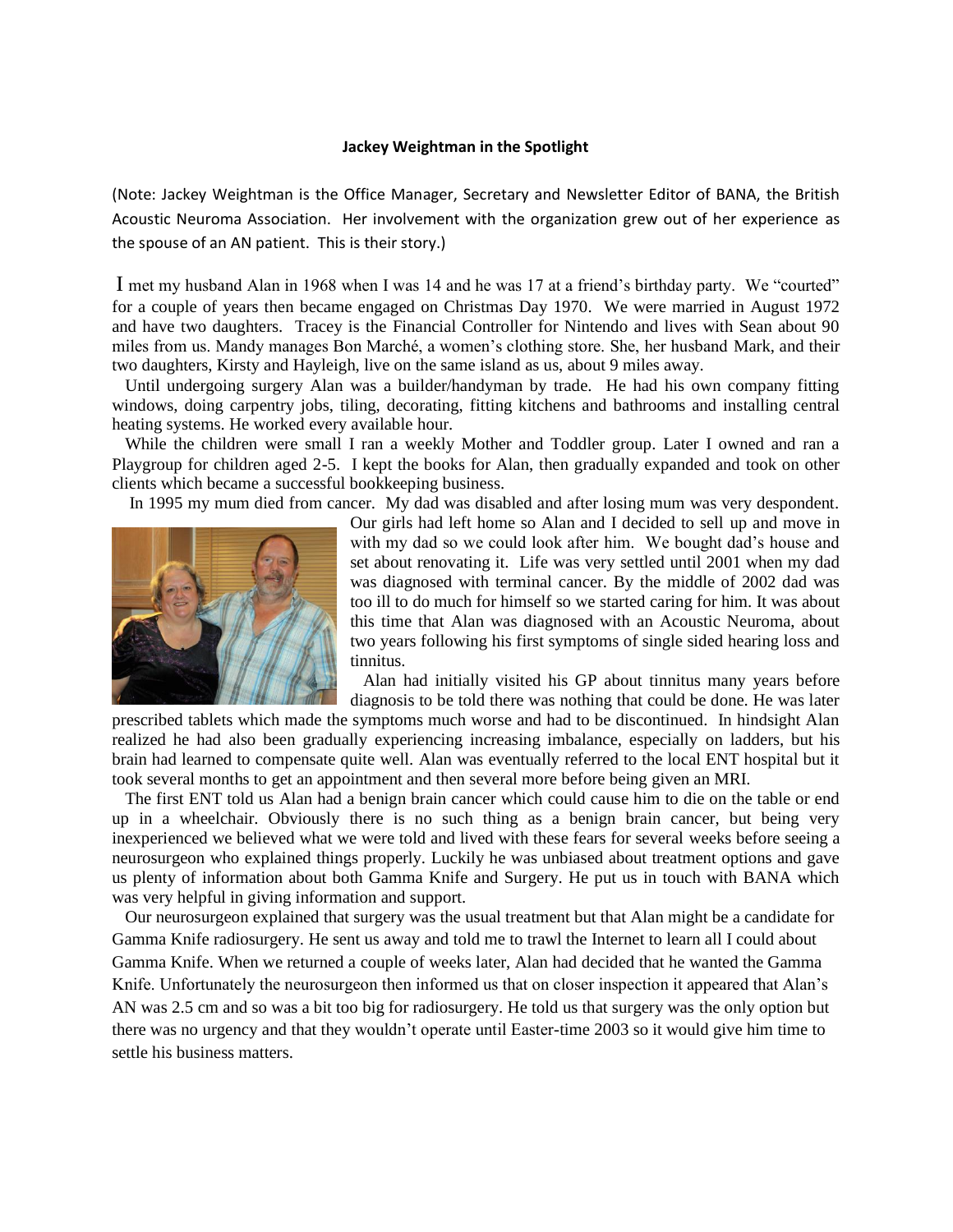My dad died at the end of November 2003 and a few days later the hospital called to ask if Alan would like to have his final 'pre-op' MRI the following week as they had a cancellation. Alan accepted and five days later he had a letter saying he would be operated on at the beginning of January. No reason for bringing the operation forward was given but Alan felt sure it was because the tumor had grown.

 Although we weren"t given a choice of procedures and at the time we didn"t have the confidence to question anything, the Translabyrinthine approach was used and this was probably for the best as Alan had lost the hearing in that ear already and it is the most straightforward approach.

 Alan had no immediate problems after the surgery, but a few days following surgery the nurse removed the drain and, as she pulled the tube out, his face dropped. At the time he was looking out of the window at the "London Eye," and as the tube came out he lost vision completely on the AN side. It was a real shock for me when I visited him that afternoon to see that he had Grade VI palsy.

 Alan has found fatigue his most debilitating side effect. He also experienced serious dizziness and imbalance, poor coordination, and an inability to concentrate on things. He has problems swallowing due to the paralysis in half his throat. He often chokes on food and it seems like food goes into his lungs causing him to get infections.

 To me, the worst thing was the terrible depression Alan suffered a few months after surgery. When Alan realized he wouldn"t be able to return to work he became depressed, moody and argumentative. We sold our house in London and moved to a bungalow in the country which needed some work. This gave Alan a purpose again although the work takes him 10 times longer to do. Alan is definitely more emotional now. He can be quite short-tempered at times and certainly doesn"t suffer fools gladly. Moving out of his old work environment lifted him out of his depression almost overnight and he became more like the old Alan again. He is generally a very happy person and is pretty upbeat about everything these days. He isn"t bothered by his appearance, copes well with his hearing loss, and although he gets frustrated that things are harder now, he is determined and doesn"t let things get him down for too long.

 Alan suffers from dry eye and only Lacrilube is helpful without irritating his eye. Since he is unable to apply it, I have to do it for him every hour or so. This means we are now virtually "joined at the hip". He has had several procedures on his eye, partial tarsorrhaphy, derma filler in lower lid to tighten it up, and he had a static facelift.

 Being together 24/7 also took a lot of getting used to but we have now settled into a "routine". Alan had to take early retirement and as he needed care I had to give up working too. We now do everything together. I think the hardest thing for him to cope with is his loss of freedom. He no longer drives as he becomes disorientated in a car and his perception of speed is virtually non-existent these days. If he wants to go anywhere he has to rely on me to take him and this can be very soul-destroying for him.

 Being involved with BANA has given us a shared interest. I am more involved with the administrative side but he gets involved talking to other members at meetings or on the phone and is happy to spend time searching the Internet if something is needed for the office or the charity as a whole. I began as Secretary of BANA and helped get the website up and running. I then tackled our information booklets, updating them ready for trustee approval. Alan was made the official Branch Liaison officer but I do the job. I keep in touch with branch leaders and help them if necessary. Getting people to take on administrative roles is a problem so I run the majority of the groups, sending out invitations to meetings, keeping a list of attendees etc, so the hosts only have to worry about holding the actual meeting. It works very well on the whole. When BANA needed to find a new editor of the magazine, no one else was interested so I took that role on and I thoroughly enjoy it! I finally took on the role of Office Manager as I work closely with the girls in the office and was called upon to make several "executive decisions," so this was the next step.

 I can"t imagine what life was like pre-BANA. I love every aspect of my voluntary work and have met so many wonderful people. Until Alan had his operation he always did the driving. The furthest *I ever drove was the few miles back and forth to work. I now drive around 15,000 miles per year, mainly* for BANA. We travel all over the country meeting up with members and their families at meetings, lunches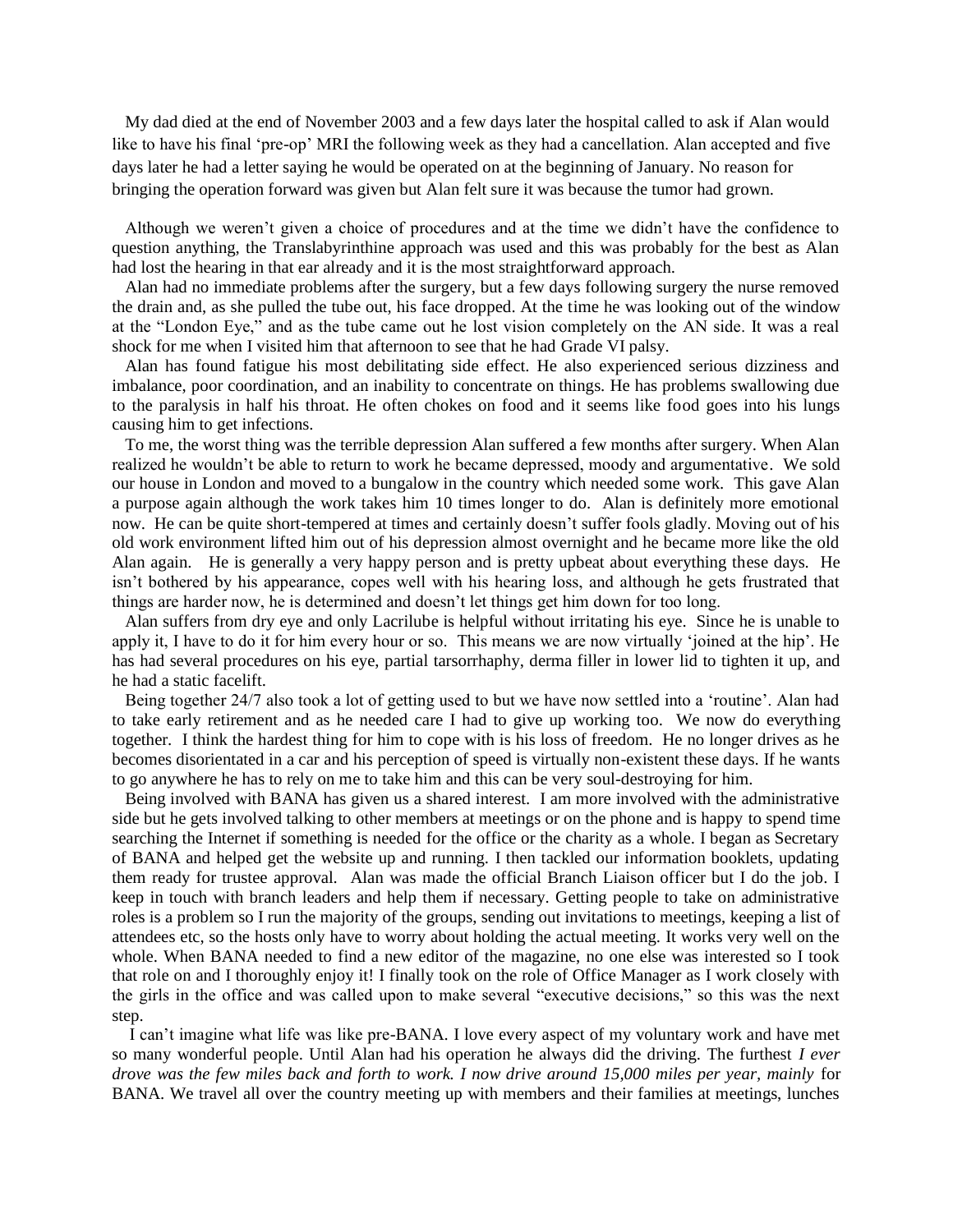etc. I have learned so much about Acoustic Neuromas, NF2 and other related conditions and am in my element working on two computers every day helping BANA to run smoothly. I couldn"t have a better life than I have right now.

 Although in an ideal world Alan would never have had to go through his AN journey, in one way I feel it may have saved his life. Before AN he was a total workaholic – out before 7 a.m. and often not home until 10 p.m. He was on call night and day. If his customers had a water leak, or a problem with their electricity or any other problem, he couldn"t say no to anyone, and if he had continued at that rate I am sure he would have been dead from a heart attack by now!

 Although the AN has changed his personality, in many ways it has actually brought us closer together. It has forced Alan to try new things. Instead of mixing up concrete Alan now mixes up cakes. His sponge cakes are amazing and he makes over 20 Christmas cakes each year for family and friends. He has taken over in the kitchen and now does the majority of the cooking as well as most of the housework. He also grows fruit and vegetables in our garden, although he still maintains he hates gardening!

 Being involved with a charity like BANA has given a purpose to my life. I know that sounds dramatic, but I can honestly say this is probably the happiest I have ever been. I know Alan would give his eye teeth to be back at work but I am just thankful that I still have him around to drive me mad (and keep me supplied with tea and cake!)

## *Interview by Kristin Ingersoll*

## **"Incidental" Acoustic Neuroma**

Some acoustic neuromas are never discovered. How many is not known exactly -- perhaps as high as 1%? In the past they were detected only at autopsy. Asymptomatic, or at least never diagnosed, they are referred to in the literature as "occult" (hidden or unsuspected) ANs.<sup>1</sup> It's interesting, as Dr. Samuel Selesnick and others have reported, that the new imaging technology is now discovering these asymptomatic ANs. They are being found incidentally in individuals undergoing MRI brain scans for completely unrelated reasons and are therefore called "incidental" acoustic neuroma.<sup>2</sup>

 How many of these unsuspected ANs might be found? One 2005 retrospective search of 46,414 MRI brain scans at UCSF in California found eight patients with incidental AN. Tumor size ranged from 3 to 28mm. The prevalence of incidental AN was concluded to be roughly 2 in 10,000 people (0.02% of population).<sup>3</sup> An earlier (2000) search of 24,246 MRI brain scans at the University of Pennsylvania Medical Center found seventeen patients with unsuspected ANs. "Eight tumors were smaller than 1cm, 6 were between 1 and 2cm, and 3 were 2cm or larger." The prevalence of incidental AN was concluded to be 7 in 10,000 people  $(0.07\%$  of population).<sup>4</sup> Reviews such as these of large numbers of MRI scans obtained for purposes other than AN diagnosis will help to define the real prevalence of asymptomatic ANs. It remains to be seen whether or not the final count will be sufficient to make the overall frequency of AN significantly greater than reported by epidemiological studies (i.e., 10-11 per million of population per year). $5$ 

 $\overline{a}$ 

<sup>&</sup>lt;sup>1</sup> S.Karjalainen et al, "The Incidence of Acoustic Neuroma in Autopsy Material" (1984). Note: Full references provided on request.<br> $2 \times$  Selectials at al.

<sup>&</sup>lt;sup>2</sup> S.Selesnick et al, "The Changing Clinical Presentation of Acoustic Tumors in the MRI Era" (1993); "Incidental Discovery of Acoustic Neuromas" (1999).

 $3$  D.Lin et al, "The Prevalence of 'Incidental' Acoustic Neuroma" (2005).

<sup>&</sup>lt;sup>4</sup> T.D.Anderson et al, "Prevalence of Unsuspected Acoustic Neuroma Found by Magnetic Resonance Imaging" (2000).<br><sup>5</sup> For Denmark, the overall incidence has been reported as high as 13 per million/year. See M.Tos et al, "What is

the Real Incidence of Vestibular Schwannoma?" (2004).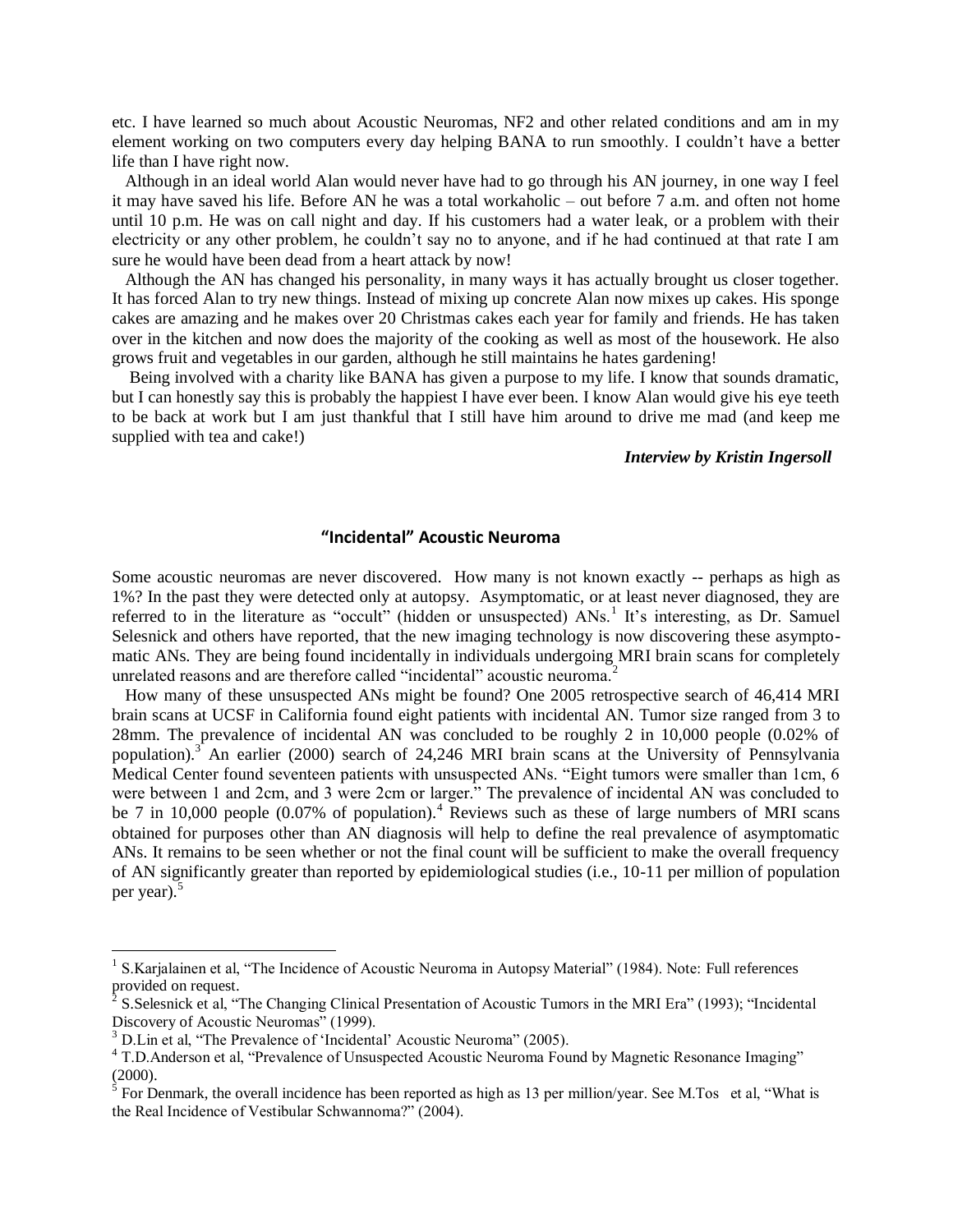We thought about incidental ANs while reading the recent study by Dr. H.Gilbert Welch entitled *Overdiagnosis :Making People Sick in the Pursuit of Health* (Beacon Press, 2011).<sup>6</sup> Dr. Welch and his colleagues at the Dartmouth Institute for Health Policy and Clinical Practice write about what they see as a serious problem arising from the new imaging technology, namely, that its amazing ability to find things has resulted in overdiagnosis, which they define as "the detection of abnormalities that are not destined ever to bother us." They call these unsuspected abnormalities "incidentalomas." Welch and his coauthors argue that such incidentalomas (spots, nodules, polyps, growths) can too often trigger a "cascade" of expensive, anxiety-producing but actually unnecessary additional medical procedures or treatments that may leave patients worse off than if they had never been screened in the first place.

There isn't anything about acoustic neuroma in Welch's study which focuses on instances of overdiagnosis for cancers of the prostate, lung, breast, colon, thyroid. But we wondered: could an incidental AN also be viewed as a case of overdiagnosis? Is the new MRI imaging finding ANs that don"t really need to be discovered?

There's room for discussion, but we believe these questions must be answered with be a big NO. Overdiagnosis is not really a problem for AN patients because, in the final analysis, all ANs need to be discovered. Among other things, this is because ANs are so very annoyingly unpredictable. Large ANs, for example, have been a long-standing problem because they are sometimes asymptomatic or produce only very subtle symptoms that may easily be ignored. Even if done incidentally, it's important to establish the presence of these dangerously large ANs. They need to be detected, evaluated and most likely treated as soon as possible.

 Or consider the cases of misdiagnosis that we learn about so frequently, as when a gradual loss of hearing (or perhaps some imbalance) is attributed to aging, or when periodic headaches may be said to be a result of some anxiety or stress. Spotting the presence of an AN incidentally can belay a lot of secondguessing about the reasons for discomfort.

And there's the related issue of delayed diagnosis, the often too long gap between first symptoms and identification of AN. We recall the case of one patient in the ANA/NJ Registry who experienced a wide range of AN symptoms over a period of 28 years before being diagnosed at age 70 with a 7mm tumor.<sup>7</sup> How much better it would have been if an MRI scan had discovered the tumor early on.

 We think that misdiagnosis and delayed diagnosis are more serious problems than overdiagnosis for AN patients.

 As for any concerns that incidental ANs may be rushed to treatment unnecessarily, actually the excellence of MRI imaging today, as well as our much better understanding of the natural history of ANs, has made a conservative, wait-and-watch approach much more likely.<sup>8</sup> It's noteworthy that Dr. Welch has endorsed this approach for the cancer-related incidentalomas he describes in his book. He writes: "More and more doctors recognize that following incidentalomas over time is generally a more prudent course than immediate surgery. . . I believe that if we could lower the intensity with which we react to incidentalomas, we"d do better by patients."

<sup>&</sup>lt;sup>6</sup> Featured in *Time*, "The Screening Dilemma: Are Some Cancers Better Left Undiscovered?" (June 13, 2011).

<sup>&</sup>lt;sup>7</sup> See "Acoustic Neuroma Sizes & Symptoms," in ANA/NJ Newsletter (January 2006).

<sup>&</sup>lt;sup>8</sup> See for example the articles by Dr. Samual Selesnick, "The Wait and Scan Approach," in ANA/NJ Newsletter (April 2011), and Dr. Michael Link, ""Comparison of Surgery, Radiation and Natural History," in ANA *Notes* (September 2011).